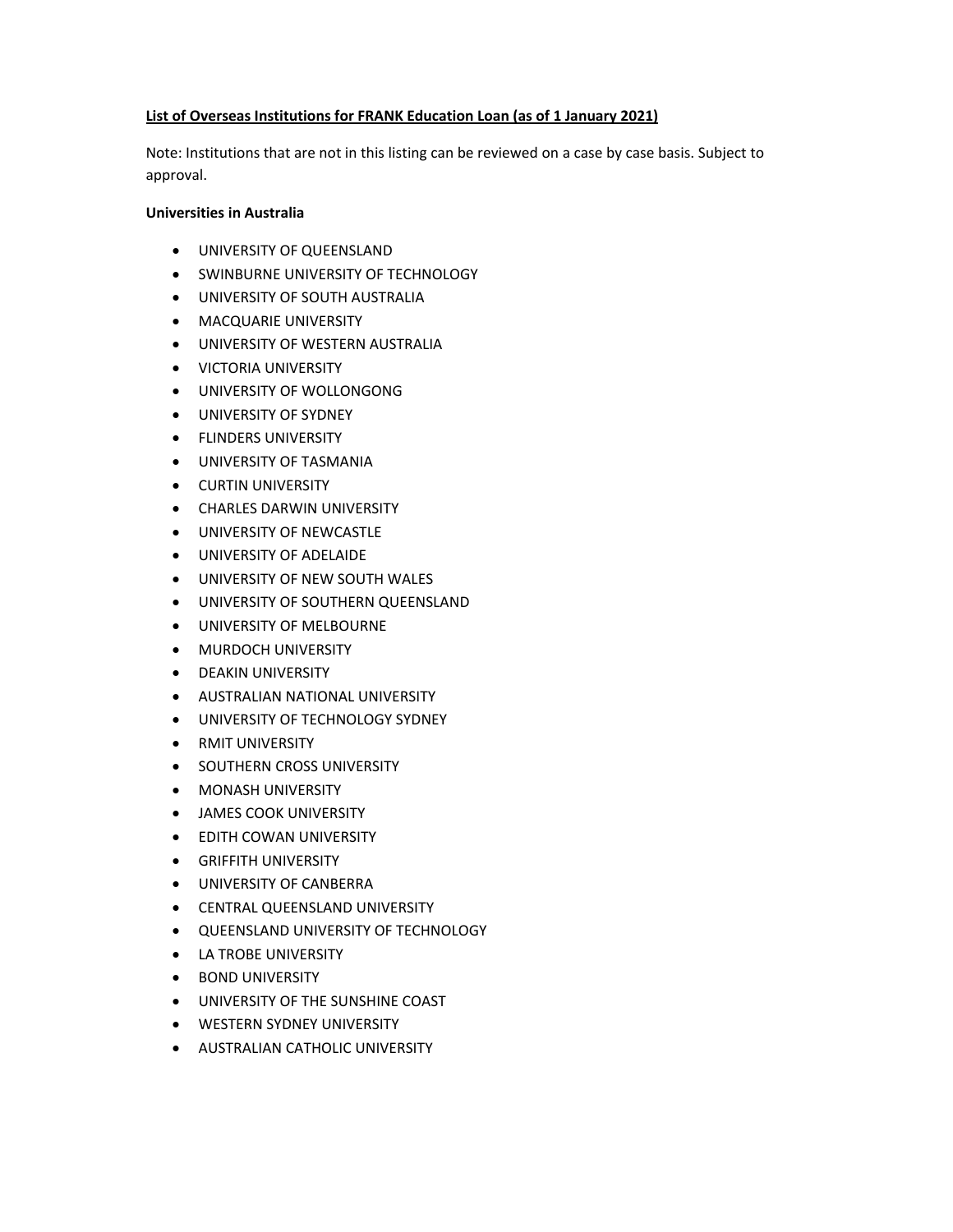#### **Universities in New Zealand**

- VICTORIA UNIVERSITY OF WELLINGTON
- **UNIVERSITY OF CANTERBURY**
- UNIVERSITY OF AUCKLAND
- **MASSEY UNIVERSITY**
- **•** LINCOLN UNIVERSITY
- AUCKLAND UNIVERSITY OF TECHNOLOGY
- UNIVERSITY OF WAIKATO
- UNIVERSITY OF OTAGO

#### **Universities in Canada**

- UNIVERSITY OF CALGARY
- UNIVERSITY OF TORONTO
- UNIVERSITY OF BRITISH COLUMBIA
- UNIVERSITY OF MANITOBA

## **Universities in United Kingdom**

- **ROYAL HOLLOWAY, UNIVERSITY OF LONDON**
- UNIVERSITY OF SUSSEX
- UNIVERSITY OF STIRLING
- **LOUGHBOROUGH UNIVERSITY**
- **LANCASTER UNIVERSITY**
- **GLASGOW CALEDONIAN UNIVERSITY**
- **DURHAM UNIVERSITY**
- **•** CARDIFF UNIVERSITY
- BANGOR UNIVERSITY
- **ST GEORGE'S, UNIVERSITY OF LONDON**
- UNIVERSITY OF DUNDEE
- **BIRKBECK, UNIVERSITY OF LONDON**
- UNIVERSITY OF YORK
- UNIVERSITY OF LEEDS
- UNIVERSITY OF KENT
- UNIVERSITY OF CAMBRIDGE
- QUEEN'S UNIVERSITY BELFAST
- QUEEN MARY UNIVERSITY OF LONDON
- UNIVERSITY OF MANCHESTER
- UNIVERSITY OF LEICESTER
- UNIVERSITY OF EXETER
- UNIVERSITY OF EDINBURGH
- NEWCASTLE UNIVERSITY
- **KINGSTON UNIVERSITY**
- LONDON SCHOOL OF ECONOMICS AND POLITICAL SCIENCE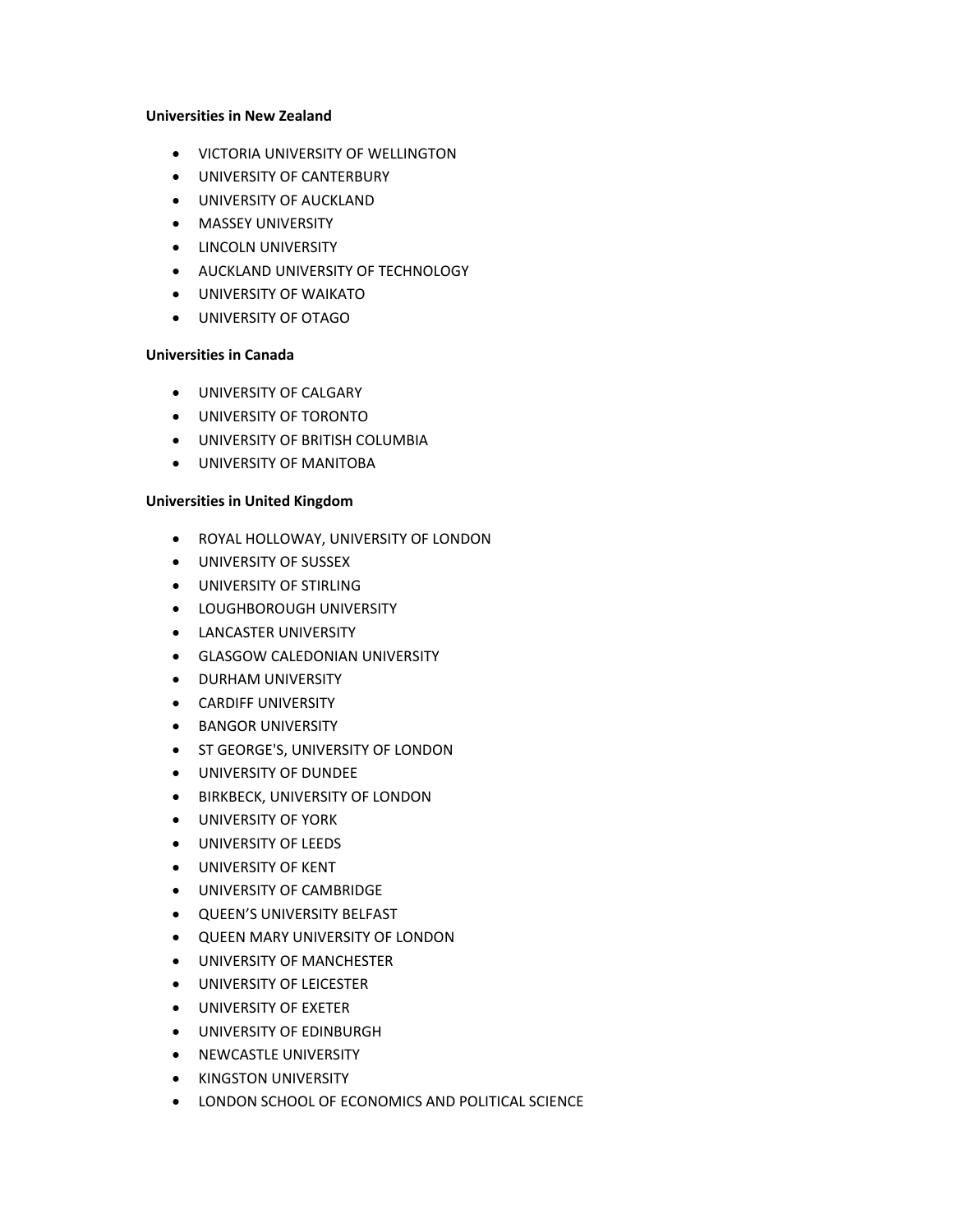- **IMPERIAL COLLEGE LONDON**
- UNIVERSITY OF SURREY
- UNIVERSITY OF SOUTHAMPTON
- UNIVERSITY OF OXFORD
- UNIVERSITY OF BATH
- UNIVERSITY OF ABERDEEN
- UNIVERSITY COLLEGE LONDON
- ABERYSTWYTH UNIVERSITY
- UNIVERSITY OF ST ANDREWS
- UNIVERSITY OF READING
- UNIVERSITY OF NOTTINGHAM
- UNIVERSITY OF GLASGOW
- **UNIVERSITY OF BRISTOL**
- UNIVERSITY OF BIRMINGHAM
- SWANSEA UNIVERSITY
- **MANCHESTER METROPOLITAN UNIVERSITY**
- **NOTTINGHAM TRENT UNIVERSITY**
- **OXFORD BROOKES UNIVERSITY**
- UNIVERSITY OF LIVERPOOL
- UNIVERSITY OF EAST ANGLIA
- **ASTON UNIVERSITY**
- KING'S COLLEGE LONDON
- **BRUNEL UNIVERSITY LONDON**
- KAPLAN INTERNATIONAL COLLEGE LONDON
- UNIVERSITY OF SHEFFIELD
- **COVENTRY UNIVERSITY**
- UNIVERSITY OF THE WEST OF ENGLAND
- UNIVERSITY OF SALFORD
- **ROYAL VETERINARY COLLEGE**
- UNIVERSITY OF ESSEX
- UNIVERSITY OF WARWICK
- UNIVERSITY OF PLYMOUTH

# **Universities in United States**

- VANDERBILT UNIVERSITY
- GEORGIA INSTITUTE OF TECHNOLOGY
- UNIVERSITY OF CHICAGO
- **HARVARD UNIVERSITY**
- CALIFORNIA INSTITUTE OF TECHNOLOGY
- **CASE WESTERN RESERVE UNIVERSITY**
- UNIVERSITY OF MARYLAND, COLLEGE PARK
- UNIVERSITY OF CALIFORNIA, IRVINE
- **MICHIGAN STATE UNIVERSITY**